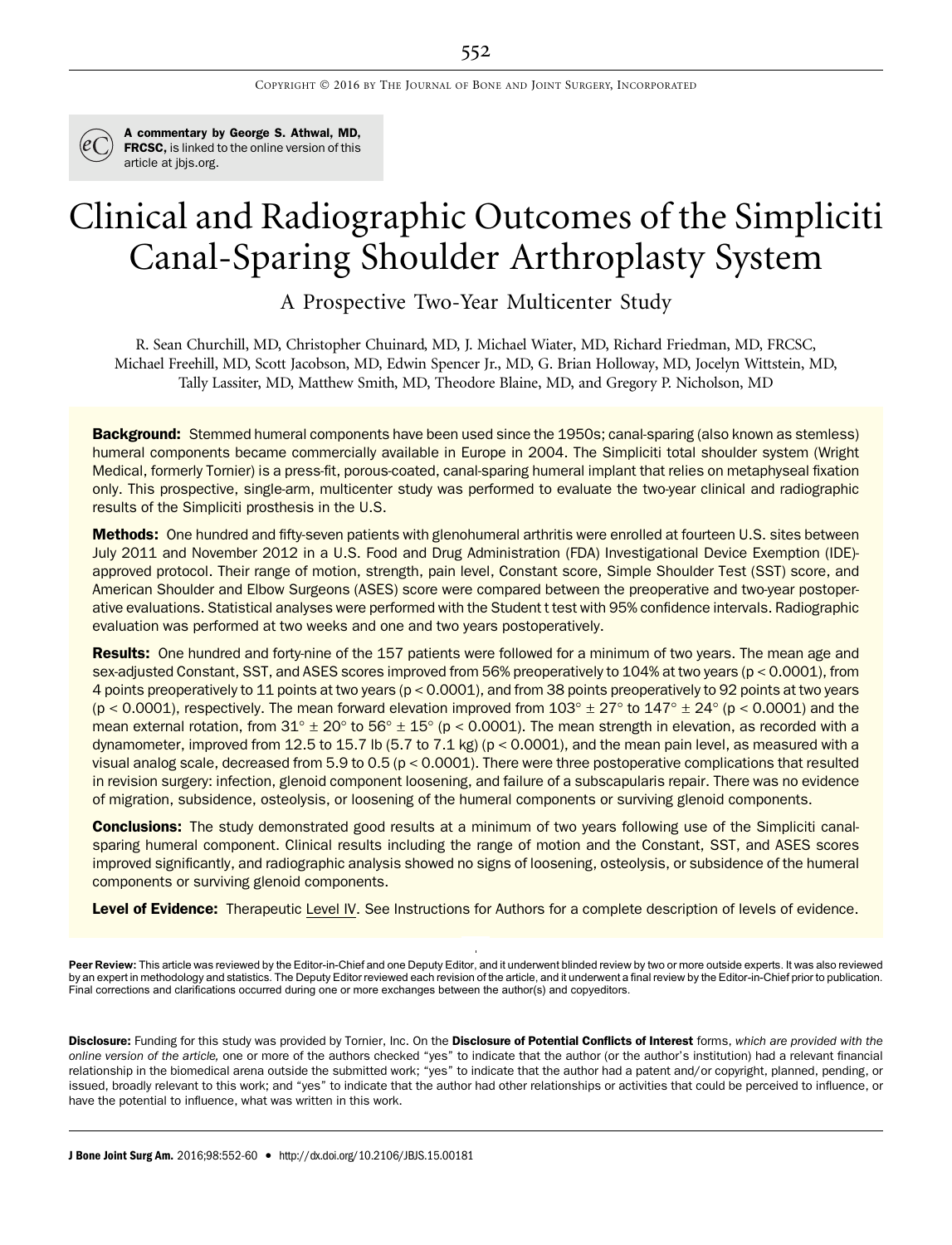THE JOURNAL OF BONE & JOINT SURGERY · JBJS.ORG VOLUME  $98-A \cdot N$ UMBER  $7 \cdot$ APRIL 6, 2016 CLINICAL AND RADIOGRAPHIC OUTCOMES OF THE SIMPLICITI CANAL-SPARING SHOULDER ARTHROPLASTY SYSTEM

In 1955, Neer described the use of a stemmed monoblock hemiarthroplasty for proximal humeral fractures'. Indications expanded to include shoulder osteoarthritis and, after the addition of a prosthetic glenoid component, th n 1955, Neer described the use of a stemmed monoblock hemiarthroplasty for proximal humeral fractures<sup>1</sup>. Indications expanded to include shoulder osteoarthritis and, results of total shoulder arthroplasty were reported in 1974<sup>2</sup>. Over the next forty years, the humeral stem evolved but remained the mode of fixation of a prosthetic humeral head to the humerus.

Stem-related complications, although rare, present a difficult challenge in shoulder arthroplasty<sup>3-20</sup>. The prevalence of periprosthetic humeral fractures during total shoulder arthroplasty is 1.5%<sup>3</sup>, and the prevalence of such fractures following total shoulder arthroplasty is between  $1.6\%$  and  $2.4\%$ <sup>12</sup>. While many periprosthetic fractures are treated nonoperatively, others require surgical management with conversion to a long-stem component, open reduction and internal fixation, or conversion to a reverse arthroplasty<sup>3,5,6,16,19,20</sup>. Long-term concerns associated with humeral stems include proximal humeral bone loss due to stress shielding, humeral stem loosening, and osteolysis<sup>13,14,17</sup>. For patients who require surgical treatment, removal of a well-fixed humeral stem can be difficult and can result in additional destruction of proximal humeral bone<sup>21-24</sup>. Ultimately, bone loss, regardless of its etiology, can limit reconstructive options and the clinical success of revision operations $8,21,23,24$ .

Canal-sparing (also known as stemless) humeral components became commercially available in Europe in 2004. The Simpliciti total shoulder system (Wright Medical, formerly Tornier) is a press-fit, porous-coated, canal-sparing humeral implant that relies on metaphyseal fixation only. Canal-sparing shoulder arthroplasty does not violate the humeral canal and potentially provides a solution to stem-related complications. Not to be confused with humeral resurfacing (implantation of a metallic cap over the remaining humeral head bone stock), canal-sparing arthroplasty requires a standard humeral head osteotomy at the level of the anatomic neck, similar to that used for a standard stemmed humeral component. Surgical access to the glenoid is the same as that used for primary anatomic total shoulder arthroplasty. Canal-sparing shoulder arthroplasty relies on metaphyseal fixation of the humeral component. The humeral canal is not disturbed, thus eliminating the need for diaphyseal humeral preparation, and revision is potentially made easier by preservation of the humeral bone. Furthermore, restoration of the anatomic position of the humeral head is more reliable because the prosthetic humeral head is centered on the humeral cut, regardless of the relationship between the metaphysis and diaphysis.

As is the case with stemmed implants, canal-sparing arthroplasty can have complications such as acute loosening due to poor host-bone quality or inadequate implant design, and mid-term to long-term loosening secondary to progressive osteolysis or stress shielding.

The purpose of this study was to determine the clinical and radiographic outcomes, after a minimum of two years of follow-up, to establish the safety of a canal-sparing humeral component for total shoulder arthroplasty.

#### Materials and Methods

We performed a prospective, single-arm, multicenter study of 157 con-secutive patients who had indications for total shoulder replacement, met the inclusion and exclusion criteria, and had consented to receive a

| <b>TABLE I Inclusion and Exclusion Criteria</b>                                                            |                                                                                                  |  |
|------------------------------------------------------------------------------------------------------------|--------------------------------------------------------------------------------------------------|--|
| <b>Inclusion Criteria</b>                                                                                  | <b>Exclusion Criteria</b>                                                                        |  |
| Age $\geq$ 22 yr                                                                                           | Metal or polyethylene allergies                                                                  |  |
| Clinical indication for total shoulder replacement due<br>to osteoarthritis and/or posttraumatic arthritis | Current infection of shoulder                                                                    |  |
| Preoperative Constant score > 20 points                                                                    | Distant or systemic infection                                                                    |  |
| Willingness and ability to comply with study protocol                                                      | Medical condition or balance impairment that could lead to falls                                 |  |
|                                                                                                            | Prior open shoulder surgery                                                                      |  |
|                                                                                                            | Any full-thickness rotator cuff tear identified before or at time of surgery                     |  |
|                                                                                                            | Lack of sufficient-quality bone to seat and support implant                                      |  |
|                                                                                                            | Nonfunctional deltoid muscle                                                                     |  |
|                                                                                                            | Neuromuscular compromise of shoulder                                                             |  |
|                                                                                                            | Active metastatic or neoplastic disease                                                          |  |
|                                                                                                            | Chemotherapy treatment within 6 mo before surgery                                                |  |
|                                                                                                            | >5 mg/day of corticosteroids, excluding inhalers, within 3 mo before surgery                     |  |
|                                                                                                            | Pregnancy or plan to become pregnant during study period                                         |  |
|                                                                                                            | Inability to understand study or a history of noncompliance with medical advice                  |  |
|                                                                                                            | Alcohol or drug abuse                                                                            |  |
|                                                                                                            | Ongoing participation in manual labor or sports activities that could affect shoulder<br>outcome |  |
|                                                                                                            | Current enrollment in any clinical research study that might interfere with this study           |  |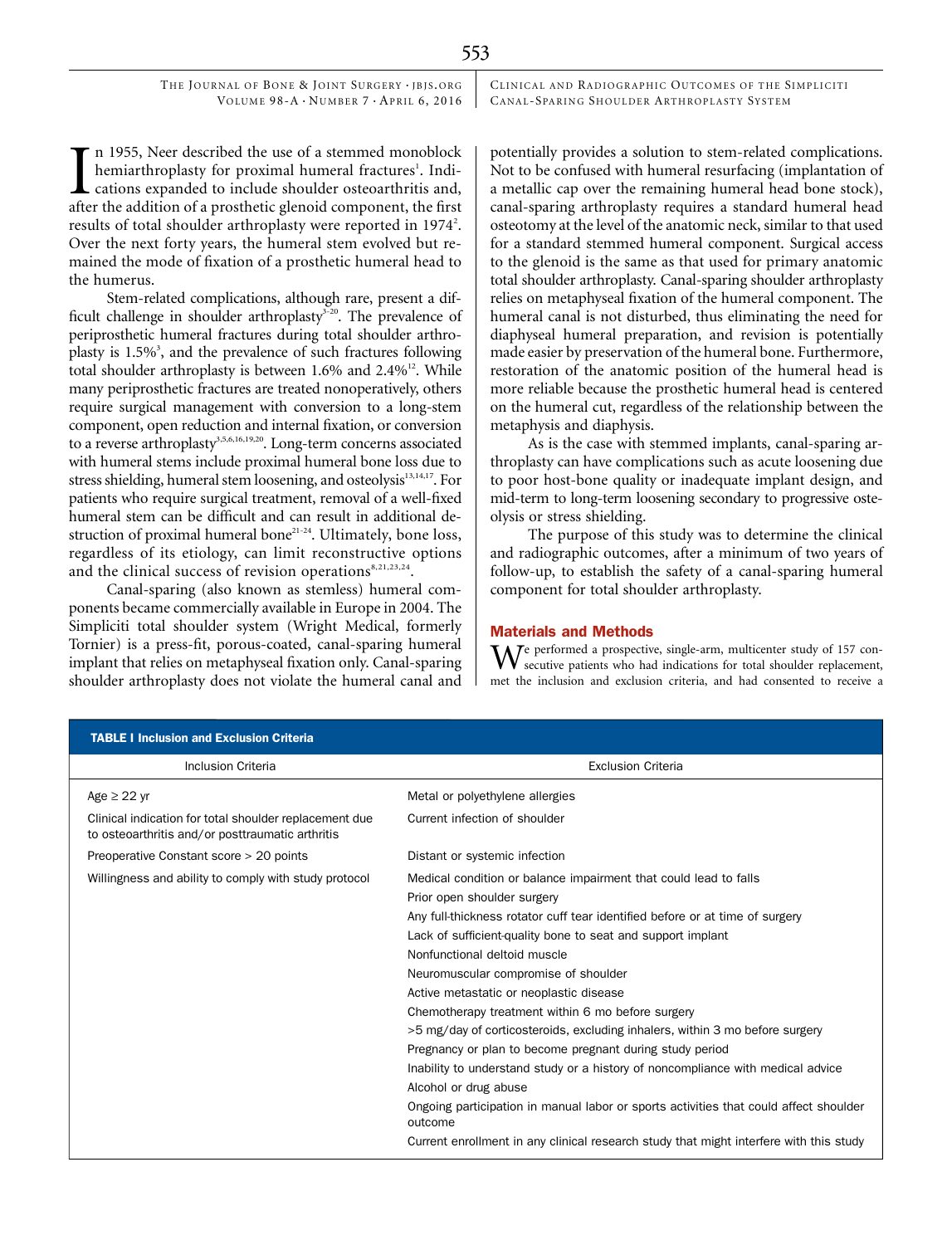THE JOURNAL OF BONE & JOINT SURGERY · JBJS.ORG VOLUME  $98-A \cdot N$ UMBER  $7 \cdot$ APRIL 6, 2016

CLINICAL AND RADIOGRAPHIC OUTCOMES OF THE SIMPLICITI CANAL-SPARING SHOULDER ARTHROPLASTY SYSTEM

TABLE II Screening Evaluations and Enrollment Medical history

Pregnancy test for women of child-bearing age Physical examination Shoulder radiographs: true anteroposterior view, axillary view Range of motion: elevation in scapular plane, internal rotation with arm at side, external rotation with arm at side Constant score SST score ASES score

Simpliciti canal-sparing total shoulder arthroplasty and participate in the study. The study was done at fourteen study sites (by sixteen surgeons) throughout the U.S.; the participants at each center obtained approval for the study from their individual institutional review board.

The Simpliciti implant was used for 31.4% (157) of the 500 primary anatomic total shoulder arthroplasties performed by the study surgeons during the enrollment period. Of the patients who did not receive the Simpliciti implant, 171 (49.9%) were male, 170 (49.6%) were female, and two (0.6%) did not have their sex recorded.

The index operations were performed between July 2011 and November 2012. To control bias, the U.S. Food and Drug Administration (FDA) Investigational Device Exemption (IDE) study protocol for the Simpliciti canal-sparing arthroplasty system was followed for all patients and at all centers. This protocol included preoperative inclusion and exclusion criteria and a preoperative screening evaluation (Tables I and II). Subjects who did not meet the inclusion and exclusion criteria were not asked to provide informed consent to be included in the study. Criteria such as bone quality and full-thickness rotator cuff tears were evaluated intraoperatively. One hundred and eighty-one subjects signed the consent form, and 157 underwent implantation of the Simpliciti component (i.e., were considered enrolled in the study). Preoperative screening (Table II) and intraoperative evaluation led to exclusion of twenty-four patients (thirteen male and eleven female) after they signed the informed consent form, for the reasons described in Table III.

The Simpliciti humeral component, called a "nucleus," is a canal-sparing implant with a three-fin design that engages the metaphyseal region of the proximal part of the humerus (Figs. 1 and 2). The humeral preparation technique creates a press-fit impaction of the nucleus into the metaphyseal bone, providing initial fixation. The fins and undersurface of the collar are coated with an asymmetrical, titanium-bead, sintered porous coating that promotes bone ingrowth for long-term implant stability. The Simpliciti implant is available in three sizes and has a female Morse taper similar to the taper in standard stemmed shoulder arthroplasty systems. Numerous humeral heads are available in a variety of heights and diameters to allow for anatomic reconstruction and soft-tissue balancing of the shoulder. The surgeon pairs the implant with a corresponding Affiniti, Aequalis pegged, or Aequalis keeled glenoid component (Wright Medical, formerly Tornier).

All surgical procedures were performed by a shoulder reconstruction specialist. A standard deltopectoral surgical approach was used, and subscapularis management was performed via a tenotomy, lesser tuberosity osteotomy, or subscapularis peel according to the surgeon's preference. The humeral osteotomy was performed at the anatomic neck in native retroversion; at this point, the surgeon evaluated the quality of the metaphyseal bone. Initial evaluation involved visual inspection of the neck cut surface. If cystic formation or bone voids were evident, the bone quality was not deemed acceptable for implantation. Next the surgeon attempted to compress the neck cut surface with his/her thumb. Bone that was easily compressed with minimal force was also considered not sufficient for implantation. If the physician subjectively determined that the bone had sufficient strength to support the press fit of the nucleus, the humerus was prepared with the standardized surgical technique outlined in the protocol: a guidepin was placed in the center of the cut surface of the humeral head, and sequential bone preparation was completed with cannulated instrumentation (Fig. 3). With the three-finned blazer in place, the surgeon tested for stability. If the blazer rotated within the bone, the bone was considered inadequate for implantation of the canal-sparing device. If the bone was still considered acceptable, a metallic humeral cut protector was secured to the trial Simpliciti nucleus to prevent proximal humeral bone damage during glenoid exposure and preparation. The glenoid was then prepared and the glenoid component was implanted via



Fig. 1 Simpliciti nucleus and modular humeral head. Published with permission from Wright Medical, formerly Tornier. Fig. 2 Anteroposterior shoulder radiograph of the Simpliciti canal-sparing total shoulder system after two years of follow-up. Published with permission from Wright Medical, formerly Tornier.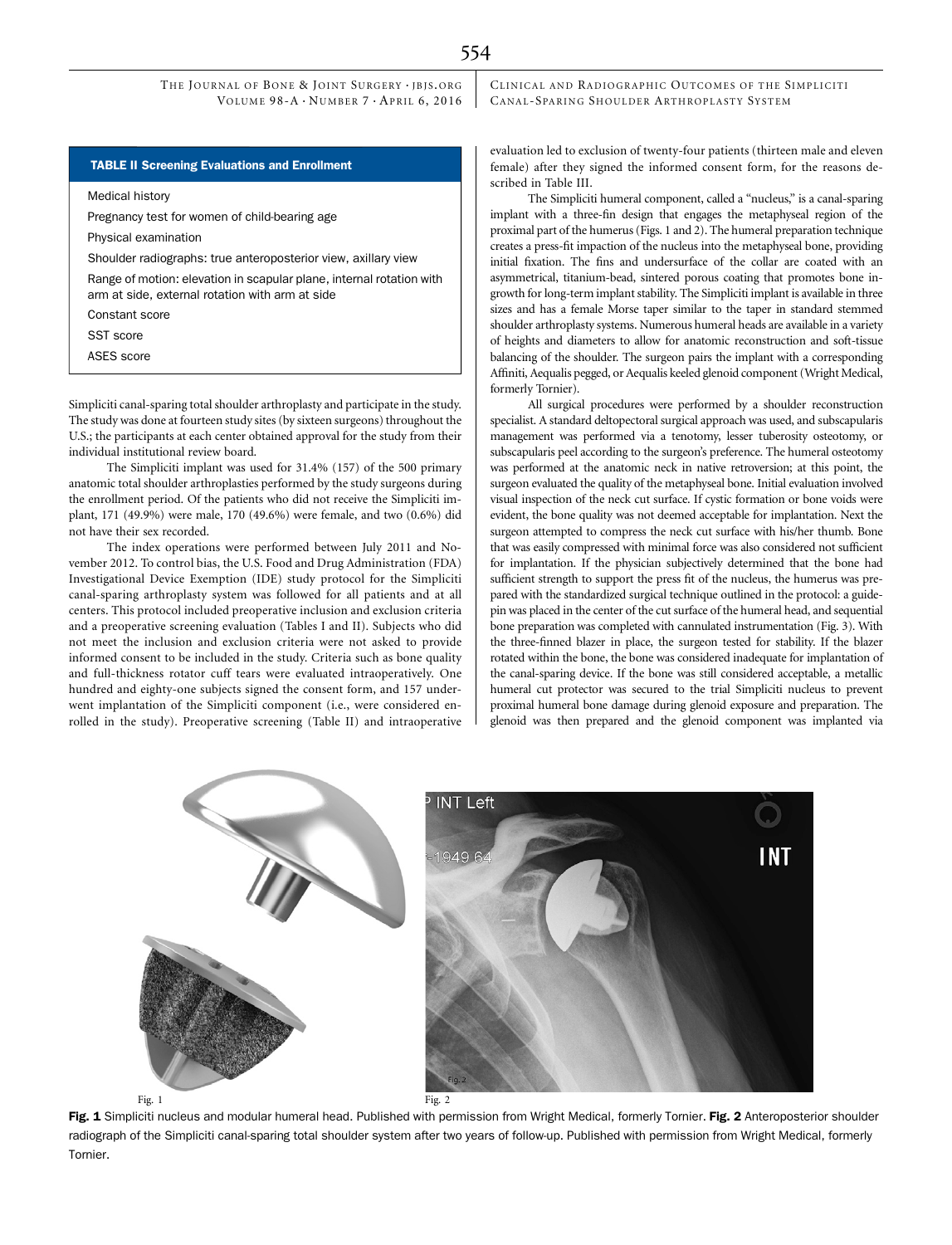THE JOURNAL OF BONE & JOINT SURGERY · JBJS.ORG VOLUME  $98-A \cdot N$ UMBER  $7 \cdot$ APRIL 6, 2016

| <b>TABLE III Reasons for Exclusion Based on Screening</b>    |                                                   |  |  |  |
|--------------------------------------------------------------|---------------------------------------------------|--|--|--|
| Reason for Exclusion                                         | % (No. with<br>Reason/Total<br>No. of Exclusions) |  |  |  |
| Constant score $<$ 20 points                                 | 17% (4/24)                                        |  |  |  |
| Lack of sufficient sound bone<br>to seat and support implant | 33% (8/24)                                        |  |  |  |
| Full-thickness rotator cuff tear<br>at time of surgery       | 25% (6/24)                                        |  |  |  |
| Alcohol or drug abuse                                        | 4% (1/24)                                         |  |  |  |
| <b>Fnrollment closed</b>                                     | 8% (2/24)                                         |  |  |  |
| Other*                                                       | 13% (3/24)                                        |  |  |  |

\*Surgery cancelled due to abnormal laboratory values (one patient), subject decided against replacement surgery (one), or healthinsurance issue (one).

standard technique. The cut protector was then removed to complete trialing of the humeral head implant, prior to removal of the trial nucleus. The definitive Simpliciti nucleus was then inserted 75% of the way into the metaphyseal bone, and the appropriate centric humeral head implant was attached. Impaction of the humeral head implant seated the Morse taper, and further impaction seated the Simpliciti nucleus onto the humeral head cut surface. The surgeon then performed subscapularis repair (in 79% of the patients, with 44% having tendon-totendon repair, 33% having tendon-to-bone repair, and 2% having transosseous CLINICAL AND RADIOGRAPHIC OUTCOMES OF THE SIMPLICITI CANAL-SPARING SHOULDER ARTHROPLASTY SYSTEM

tendon-to-tendon repair) or lesser tuberosity repair (in 21% of the patients) and surgical wound closure according to his/her preference in standard fashion.

The postoperative rehabilitation protocol involved initiation of therapy within twenty-four hours after surgery. Postoperative sling immobilization was used on the initial day, and using it beyond the initial day was according to surgeon preference; the duration of sling use ranged from one day to one month. Range-of-motion therapy was performed for the first six weeks, advancing according to surgeon preference. Active shoulder strengthening was initiated at eight weeks and continued as necessary.

Postoperative follow-up visits were at two weeks, three months, six months, twelve months, and twenty-four months. Study investigators or qualified research staff performed all study evaluations, including rangeof-motion measurements (using a long-arm goniometer) and calculation of Constant, Simple Shoulder Test (SST), and American Shoulder and Elbow Surgeons (ASES) scores (Table IV). Strength testing was performed using a standard method, as proposed by Bankes et al.<sup>25</sup>. Radiographs obtained at two weeks, twelve months, and twenty-four months postimplantation were analyzed for signs of system loosening, migration, osteolysis, and subsidence by three independent musculoskeletal radiologists who were blinded to each other's results. Each radiologist, who was board-certified and had more than two years' experience with the radiographic evaluation of orthopaedic devices, was trained on the study protocol and procedure for interpreting the radiographs. Subsidence was defined as translational motion of the implant relative to the humerus or to the glenoid cavity leading to sinking or impaction into the proximal part of the humerus. Migration was defined as any other translation or rotation of the implant relative to the humerus. Osteolysis was defined as focal or extended periprosthetic lobulated radiolucency representing bone loss due to implant-associated inflammatory processes at the implant-bone interface. Loosening was determined by evaluating the presence of radiolucent lines within seven zones around the prosthesis (Fig. 4) and was defined as a



Fig. 3 Prepared proximal part of the humerus. Published with permission from Wright Medical, formerly Tornier. Fig. 4 Radiographic zones for the Simpliciti nucleus. Published with permission from Wright Medical, formerly Tornier.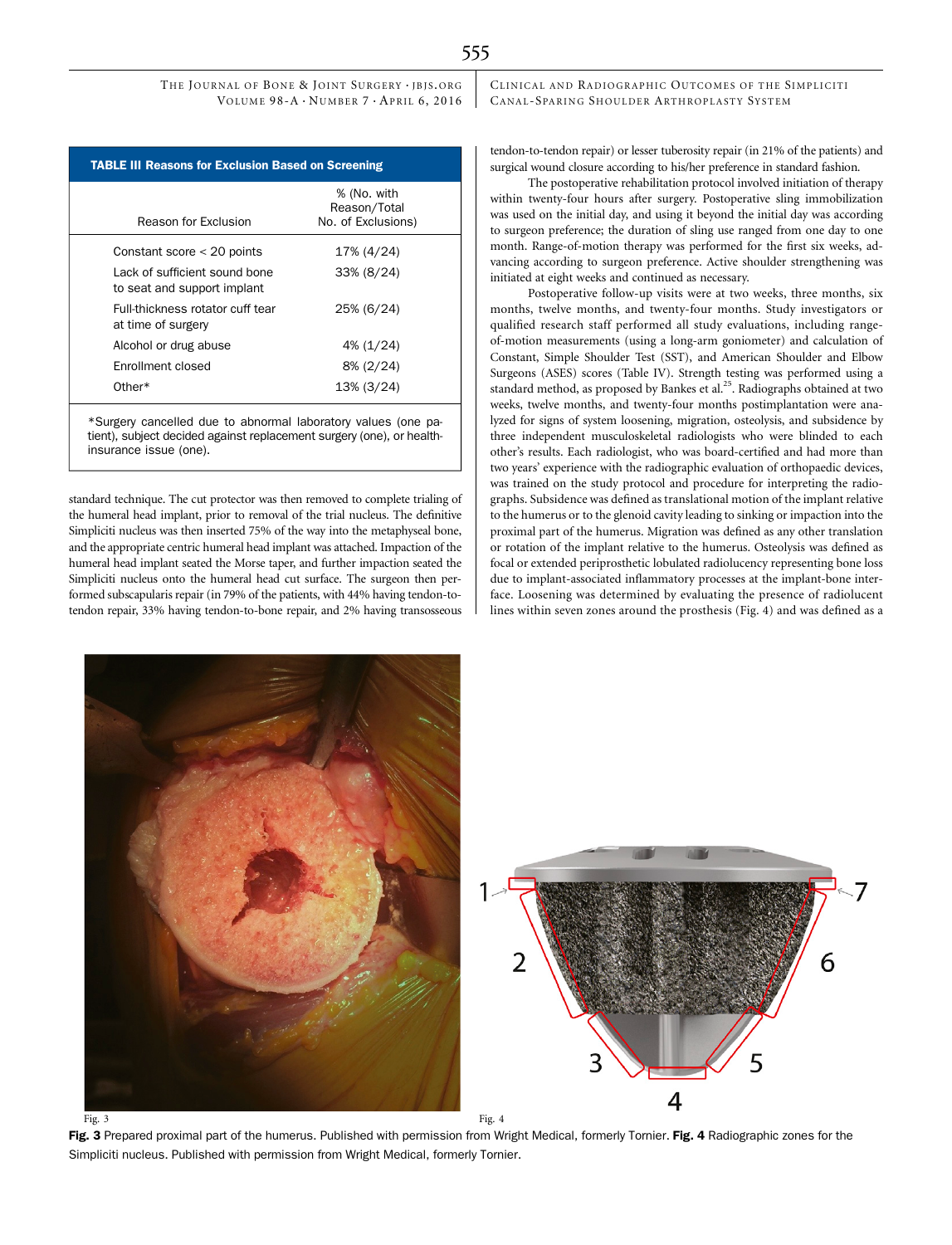| <b>TABLE IV Summary of Tests and Procedures at Each Follow-up</b><br><b>Visit</b> |                                                                                                                                                    |  |  |  |
|-----------------------------------------------------------------------------------|----------------------------------------------------------------------------------------------------------------------------------------------------|--|--|--|
| Time                                                                              | <b>Test and Procedure</b>                                                                                                                          |  |  |  |
| 2 wk                                                                              | Physical examination<br>Wound check                                                                                                                |  |  |  |
|                                                                                   | Shoulder radiographs                                                                                                                               |  |  |  |
|                                                                                   | True anteroposterior view in internal rotation                                                                                                     |  |  |  |
|                                                                                   | True anteroposterior view in neutral rotation                                                                                                      |  |  |  |
|                                                                                   | Axillary view                                                                                                                                      |  |  |  |
|                                                                                   | Adverse-event query                                                                                                                                |  |  |  |
| 3 and 6 mo                                                                        | Physical examination                                                                                                                               |  |  |  |
|                                                                                   | Range of motion                                                                                                                                    |  |  |  |
|                                                                                   | Elevation in scapular plane                                                                                                                        |  |  |  |
|                                                                                   | Internal rotation with arm at side                                                                                                                 |  |  |  |
|                                                                                   | External rotation with arm at side                                                                                                                 |  |  |  |
|                                                                                   | Constant score (does not have to be<br>obtained at 3 mo if physician concerned<br>about status of subscapularis; physician<br>can wait until 6 mo) |  |  |  |
|                                                                                   | ASES score                                                                                                                                         |  |  |  |
|                                                                                   | SST score                                                                                                                                          |  |  |  |
|                                                                                   | Adverse-event query                                                                                                                                |  |  |  |
| 12 and 24 mo                                                                      | Physical examination                                                                                                                               |  |  |  |
|                                                                                   | Shoulder radiographs                                                                                                                               |  |  |  |
|                                                                                   | True anteroposterior view in internal rotation                                                                                                     |  |  |  |
|                                                                                   | True anteroposterior view in neutral rotation                                                                                                      |  |  |  |
|                                                                                   | Axillary view                                                                                                                                      |  |  |  |
|                                                                                   | Range of motion                                                                                                                                    |  |  |  |
|                                                                                   | Elevation in scapular plane                                                                                                                        |  |  |  |
|                                                                                   | Internal rotation with arm at side                                                                                                                 |  |  |  |
|                                                                                   | External rotation with arm at side                                                                                                                 |  |  |  |
|                                                                                   | Constant score                                                                                                                                     |  |  |  |
|                                                                                   | <b>ASES</b> score                                                                                                                                  |  |  |  |
|                                                                                   | SST score                                                                                                                                          |  |  |  |
|                                                                                   | Adverse-event query                                                                                                                                |  |  |  |

continuous radiolucent line around the entire device. The maximum thickness of the radiolucent line within each zone was recorded as <1 mm, 1 to 2 mm, or >2 mm. If there was disagreement about the radiolucent line measurement, it was considered to be the measurement chosen by two of the three radiologists. There were no instances in which the three radiologists recorded three different measurements. The radiographic measurements were evaluated by an independent statistician to determine intraobserver and interobserver agreement.

### Statistical Methods

This study was prospectively powered to demonstrate non-inferiority to a performance goal based on a historical success rate of 75% for stemmed implants and a non-inferiority margin of  $10\%$ <sup>26</sup>. The Simpliciti total shoulder implant was considered successful at twenty-four months postoperatively if there was no continuous radiolucent line around the prosthesis, the age and sex-adjusted Constant score was >85%, no revision surgery had been per-

CLINICAL AND RADIOGRAPHIC OUTCOMES OF THE SIMPLICITI CANAL-SPARING SHOULDER ARTHROPLASTY SYSTEM

formed, and the patient did not have a system-related serious adverse event. It was determined that a sample size of 133 subjects would provide at least 80% power with a one-sided alpha of 0.05, but 157 subjects were enrolled to allow for up to 15% attrition at twenty-four months. The Simpliciti total shoulder system was considered successful if, at twenty-four months postoperatively, it had met the performance goal in the study. Patients who required revision of any component of the Simpliciti total shoulder system were considered to have had a failure of the system.

Data were summarized using SAS 9.4 software. Descriptive statistics including the mean, standard deviation, range, and median for continuous data and the count and percentage for categorical data were calculated. For continuous assessments over time, post-hoc comparison of changes from baseline to each visit were evaluated for significance with the use of a paired Student t test with an alpha of 0.05 considered significant; no adjustments for multiple testing were made.

## Results

 $\blacksquare$  he mean age of the forty-five women and 112 men was sixty- $\perp$  six years (range, thirty-seven to eighty-four years). Of the 157 enrolled subjects, eight were dropped from the study because of explantation during the index procedure (one patient), explantation after the index procedure and conversion to a reverse total shoulder arthroplasty (one), death (one), loss to follow-up for unknown reasons (one), and withdrawal of consent to be included in the study (three). The data for these patients were not included in the final twenty-four-month efficacy analysis. All of the 149 subjects remaining (95%), forty-two women and 107 men, had a minimum of two years of follow-up. The diagnosis was primary glenohumeral osteoarthritis in 96% of the subjects and posttraumatic osteoarthritis in 4%. The mean body mass index was 31 kg/m<sup>2</sup> (range, 18 to 48 kg/m<sup>2</sup>). The dominant limb was operated on in 53% of the cases.

No intraoperative complications or humeral fractures occurred. All surgical wounds healed, and there was one postoperative infection requiring revision surgery.

# Clinical Results

All shoulder outcome measures (Constant score, age and sexadjusted Constant score, SST score, and ASES score), the range of motion, and pain scores were significantly improved ( $p <$ 0.0001) at the three, six, twelve, and twenty-four-month intervals, compared with baseline. The strength measurements were significantly improved ( $p < 0.0001$ ) at twelve and twentyfour months, compared with baseline.

The mean Constant score improved from 44 points preoperatively to 81 points at the final (two-year) follow-up evaluation ( $p < 0.0001$ ), and the mean age and sex-adjusted Constant score improved from 56% to 104% ( $p < 0.0001$ ). The mean SST score improved from 4 to 11 points (p < 0.0001), and the mean ASES score improved from 38 to 92 points ( $p <$ 0.0001). The mean elevation in the scapular plane (and standard deviation) improved from  $103^{\circ} \pm 27^{\circ}$  to  $147^{\circ} \pm 24^{\circ}$  (p < 0.0001), the mean internal rotation with the arm at the side improved from  $64^{\circ}$  ± 24 $^{\circ}$  to 74 $^{\circ}$  ± 17 $^{\circ}$  (p < 0.0001), and the mean external rotation improved from  $31^{\circ} \pm 20^{\circ}$  to  $56^{\circ} \pm 15^{\circ}$  (p < 0.0001). The mean pain score on a visual analog scale (VAS) significantly decreased from 5.9 to 0.5 ( $p < 0.0001$ ), and the mean elevation strength measured with a dynamometer significantly improved from 12.5 to 15.7 lb (5.7 to 7.1 kg) ( $p < 0.0001$ ) (Table V).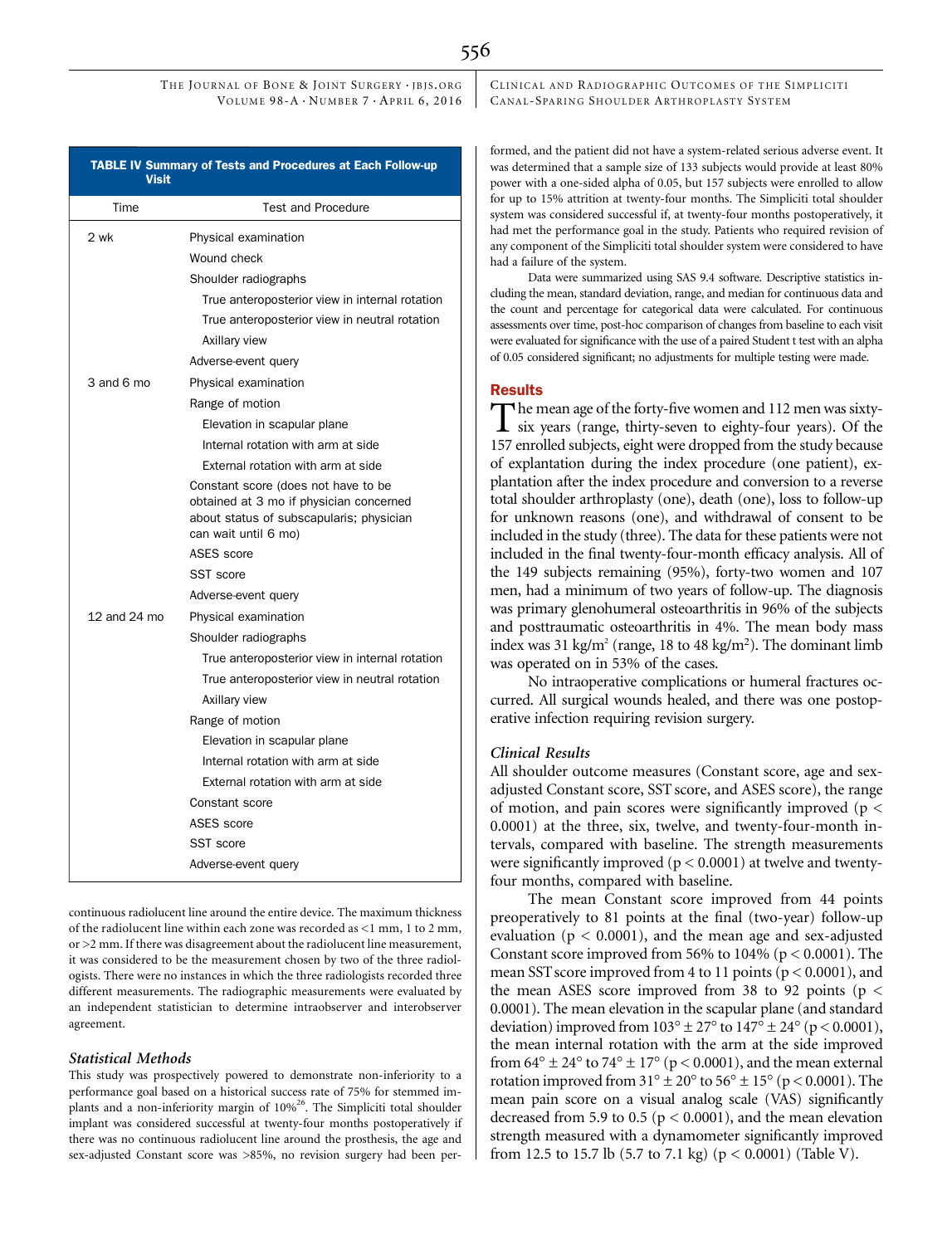CLINICAL AND RADIOGRAPHIC OUTCOMES OF THE SIMPLICITI CANAL-SPARING SHOULDER ARTHROPLASTY SYSTEM

## TABLE V Summary of Primary Results

|                                         | Mean ± Stand. Dev. (No. of Patients) [T Test P Value] |                                                            |                                                             |                                                             |                                                             |
|-----------------------------------------|-------------------------------------------------------|------------------------------------------------------------|-------------------------------------------------------------|-------------------------------------------------------------|-------------------------------------------------------------|
| Characteristic                          | <b>Baseline</b>                                       | 3 Mo                                                       | 6 Mo                                                        | 12 Mo                                                       | 24 Mo                                                       |
| SST score (points)                      |                                                       |                                                            |                                                             |                                                             |                                                             |
| Value<br>Change from<br>baseline        | $4.3 \pm 2.7$ (157)                                   | $8.3 \pm 2.6$ (156)<br>$3.9 \pm 3.1$ (156)<br>[p < 0.0001] | $10.0 \pm 2.2$ (156)<br>$5.7 \pm 3.0$ (156)<br>[p < 0.0001] | $10.6 \pm 1.9$ (154)<br>$6.2 \pm 3.0$ (154)<br>[p < 0.0001] | $10.8 \pm 1.7$ (148)<br>$6.4 \pm 2.9$ (148)<br>[p < 0.0001] |
| ASES score<br>(points)                  |                                                       |                                                            |                                                             |                                                             |                                                             |
| Value                                   | $38.2 \pm 17.0$ (157)                                 | $75.2 \pm 17.2$ (156)                                      | $85.6 \pm 14.7$ (156)                                       | $90.3 \pm 13.1$ (154)                                       | $91.9 \pm 11.4$ (149)                                       |
| Change from<br>baseline                 |                                                       | $37.0 \pm 23.4$ (156)<br>[p < 0.0001]                      | $47.4 \pm 21.6$ (156)<br>[p < 0.0001]                       | $51.9 \pm 20.8$ (154)<br>[p < 0.0001]                       | $53.2 \pm 19.2$ (149)<br>[p < 0.0001]                       |
| Pain VAS score<br>(points)              |                                                       |                                                            |                                                             |                                                             |                                                             |
| Value                                   | $5.9 \pm 2.5$ (157)                                   | $1.5 \pm 1.8$ (156)                                        | $0.9 \pm 1.6$ (156)                                         | $0.6 \pm 1.3$ (154)                                         | $0.5 \pm 1.2$ (149)                                         |
| Change from<br>baseline                 |                                                       | $-4.4 \pm 2.9$ (156)<br>[p < 0.0001]                       | $-5.0 \pm 2.7$ (156)<br>[p < 0.0001]                        | $-5.2 \pm 2.7$ (154)<br>[p < 0.0001]                        | $-5.3 \pm 2.5$ (149)<br>[p < 0.0001]                        |
| Elevation in<br>scapular<br>plane (deg) |                                                       |                                                            |                                                             |                                                             |                                                             |
| Value                                   | $102.8 \pm 26.9$ (157)                                | $123.2 \pm 30.3$ (155)                                     | $138.3 \pm 22.9$ (155)                                      | $143.8 \pm 23.1$ (154)                                      | $146.6 \pm 23.7$ (149)                                      |
| Change from<br>baseline                 |                                                       | $20.4 \pm 37.7(155)$<br>[p < 0.0001]                       | $35.5 \pm 30.1$ (155)<br>[p < 0.0001]                       | $40.6 \pm 29.3(154)$<br>[p < 0.0001]                        | $43.5 \pm 30.0$ (149)<br>[p < 0.0001]                       |
| Internal<br>rotation (deg)              |                                                       |                                                            |                                                             |                                                             |                                                             |
| Value                                   | $64.3 \pm 24.4$ (157)                                 | $73.0 \pm 17.5$ (155)                                      | $73.7 \pm 16.9$ (155)                                       | $75.5 \pm 15.3$ (154)                                       | $73.9 \pm 16.5$ (149)                                       |
| Change from<br>baseline                 |                                                       | $9.0 \pm 20.1$ (155)<br>[p < 0.0001]                       | $9.4 \pm 18.5$ (155)<br>[p < 0.0001]                        | $11.5 \pm 19.6$ (154)<br>[p < 0.0001]                       | $9.8 \pm 23.5$ (149)<br>[p < 0.0001]                        |
| External<br>rotation (deg)              |                                                       |                                                            |                                                             |                                                             |                                                             |
| Value                                   | $30.9 \pm 20.2$ (157)                                 | $48.1 \pm 16.1$ (155)                                      | $53.7 \pm 14.2$ (155)                                       | $55.3 \pm 15.4$ (154)                                       | $56.4 \pm 15.4$ (149)                                       |
| Change from<br>baseline                 |                                                       | $17.1 \pm 21.7$ (155)<br>[p < 0.0001]                      | $22.9 \pm 20.3$ (155)<br>[p < 0.0001]                       | $24.1 \pm 21.7$ (154)<br>[p < 0.0001]                       | $25.8 \pm 21.9$ (149)<br>[p < 0.0001]                       |
| Strength (lb*)                          |                                                       |                                                            |                                                             |                                                             |                                                             |
| Value                                   | $12.5 \pm 6.4$ (153)                                  | $11.6 \pm 5.5$ (89)                                        | $12.8 \pm 6.0$ (138)                                        | $14.7 \pm 6.7$ (146)                                        | $15.7 \pm 7.8$ (143)                                        |
| Change from<br>baseline                 |                                                       | $-1.3 \pm 5.8$ (89)<br>$[p = 0.0433]$                      | $0.4 \pm 5.6$ (138)<br>$[p = 0.4176]$                       | $2.0 \pm 6.0$ (146)<br>$[p = 0.0001]$                       | $2.7 \pm 6.7$ (143)<br>[p < 0.0001]                         |
| <b>Constant score</b><br>(points)       |                                                       |                                                            |                                                             |                                                             |                                                             |
| Value                                   | $44.3 \pm 13.5$ (153)                                 | 66.0 $\pm$ 12.3 (89)                                       | $74.6 \pm 11.5$ (138)                                       | $79.4 \pm 9.9$ (146)                                        | $80.7 \pm 10.5$ (143)                                       |
| Change from<br>baseline                 |                                                       | $22.1 \pm 16.6$ (89)<br>[p < 0.0001]                       | $30.4 \pm 14.0$ (138)<br>[p < 0.0001]                       | $34.9 \pm 13.3$ (146)<br>[p < 0.0001]                       | $35.9 \pm 14.7$ (143)<br>[p < 0.0001]                       |
| <b>Adjusted Constant</b><br>score (%)   |                                                       |                                                            |                                                             |                                                             |                                                             |
| Value                                   | $55.6 \pm 16.6$ (153)                                 | $84.1 \pm 17.2$ (89)                                       | $94.9 \pm 16.8$ (138)                                       | $101.5 \pm 15.0$ (146)                                      | $104.1 \pm 14.8$ (143)                                      |
| Change from<br>baseline                 |                                                       | $28.4 \pm 21.7$ (89)<br>[p < 0.0001]                       | $39.4 \pm 19.3$ (138)<br>[p < 0.0001]                       | $45.6 \pm 18.3$ (146)<br>[p < 0.0001]                       | $47.8 \pm 19.7$ (143)<br>[p < 0.0001]                       |
| $*1$ lb = 0.45 kg.                      |                                                       |                                                            |                                                             |                                                             |                                                             |

Clinical success, defined as an age and sex-adjusted Constant score of >85%, no revision surgery, no continuous radiolucent line, and no serious system-related adverse event, was achieved in 88.7% of the subjects (83.6% lower bound of the 95% confidence interval). This success rate exceeded the performance goal of 65% success (75%  $-$  10%). The individual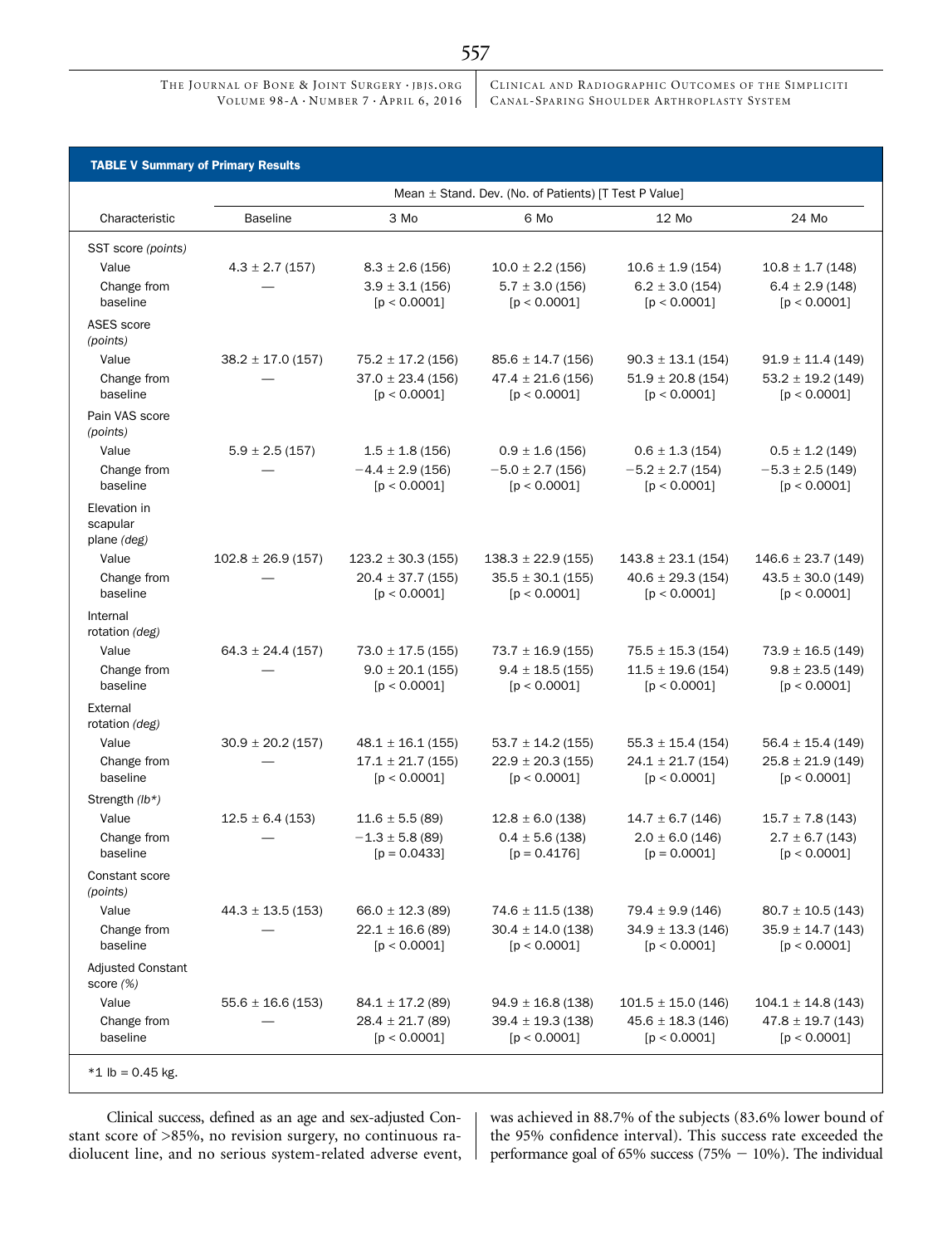components of the success criteria were comparable between the Simpliciti implants in this study and historical data for stemmed implants obtained from the unpublished Tornier Aequalis post-market surveillance database<sup>26</sup>.

### Radiographic Results

At two years postoperatively ( $n = 149$ ), there were no radiolucent lines and no evidence of migration, subsidence, osteolysis, or loosening in any zones of the humeral components or surviving glenoid components.

## Safety Results

There were no revisions for loosening of the humeral component. There were five revision operations, two at the time of the index procedure and three postoperatively. Of the two revisions performed during the index procedure, the first was due to insufficient bone quality for fixation of the nucleus and a stemmed component was implanted. This was one of the patients who was excluded on the basis of intraoperative evaluation, showing poor bone quality. The second was performed after a size-2 component was implanted and the surgeon felt that it was not sufficiently stable and a larger size was needed; it was replaced with a size-3 component intraoperatively and the patient was doing well at the time of writing.

Three revisions were performed postoperatively. One patient underwent conversion to a reverse total shoulder arthroplasty because of subscapularis failure at fifteen months postoperatively and was subsequently dropped from the study; the components were found to be well fixed with evidence of bone growth into the humeral component. The second revision operation was an irrigation and debridement procedure with humeral head exchange performed four weeks postoperatively because of infection; the nucleus was felt to be well fixed and was left in place. The infection subsequently resolved. The third revision was due to glenoid loosening at eighteen months; at the revision operation the nucleus was found to be well fixed and left in place and the revision of the glenoid component was performed with impaction grafting.

#### **Discussion**

There have been a few recent reports on the short-term<br>results of canal-sparing shoulder arthroplasty with prosthetic designs other than the Simpliciti system, performed for various indications. In what we believe to be the first report on canal-sparing shoulder arthroplasty, published in 2010, Huguet et al.<sup>27</sup> reported the results at a minimum of three years following use of the TESS implant (Biomet) in sixty-three shoulders operated on for various conditions. They noted that the mean Constant score improved from 30 points postoperatively to 75 points at the last follow-up evaluation and that the revision rate was 11%. The most recent postoperative radiographs indicated no subsidence, loosening, osteolysis, stress shielding, or radiolucent lines surrounding the surviving components. Since that initial report, five more articles regarding CLINICAL AND RADIOGRAPHIC OUTCOMES OF THE SIMPLICITI CANAL-SPARING SHOULDER ARTHROPLASTY SYSTEM

various aspects of canal-sparing shoulder arthroplasty have been published<sup>28-32</sup>.

Our patients had significant improvements ( $p < 0.0001$ ) in Constant, SST, ASES, and pain scores as well as in range of motion and strength at a minimum of two years postoperatively, results similar to those reported after stemmed total shoulder arthroplasty<sup>33,34</sup>. Radiographs showed no failures of the humeral component at two years and no instances of radiolucent lines, migration, osteolysis, or subsidence of the nucleus or surviving glenoid component. While the follow-up period in this study was short, the data suggest that the Simpliciti canal-sparing humeral component is safe and effective for the treatment of shoulder osteoarthritis and is an acceptable alternative to a standard stemmed humeral component in patients with acceptable bone quality.

The strengths of this study include the multicenter, prospective format as well as the large sample size of 157 patients, all of whom received a total shoulder arthroplasty. The rigorous study inclusion and exclusion criteria provided a uniform patient population. With follow-up data points at two weeks (for safety results and radiographs), three months, six months, twelve months, and twenty-four months, progressive improvements in the Constant, SST, and ASES scores were observed. Radiographic analysis by independent musculoskeletal radiologists at three scheduled follow-up intervals at two weeks, twelve months, and twenty-four months also strengthens this study compared with other canal-sparing arthroplasty studies<sup>27-32</sup>, and demonstrates radiographic evidence of stability of this prosthesis at two years postoperatively.

This study had several weaknesses, involving patient enrollment, bone assessment, and outcome measurement. Given that historical data for the Tornier Aequalis system, a stemmed implant, were available for comparison purposes, only a single-armed format was deemed necessary to assess the safety and efficacy of the Simpliciti system. Without a concurrent control group, the results that we observed cannot be explicitly compared with those of other systems. No attempt was made to record the number of patients who met the inclusion/exclusion criteria but declined to participate in the study. In addition, bone-quality assessment was a subjective evaluation at the time of the operation. No objective test was performed on the bone to indicate whether it had sufficient strength to accept the implant. Lastly, the outcome measurements were performed by either the surgeon or qualified research personnel involved in the study rather than by medical personnel blinded to the patient's operation or the prosthesis implanted.

In conclusion, the present study demonstrates good results using the canal-sparing Simpliciti total shoulder system (a press-fit, bone-ingrowth, canal-sparing humeral component) after a minimum of two years of follow-up. The clinical results, including the range of motion and Constant, SST, and ASES scores, were comparable with historical results for stemmed humeral systems. Radiographic analysis showed no signs of loosening, subsidence, or migration of the humeral components or surviving glenoid components. Future studies are needed to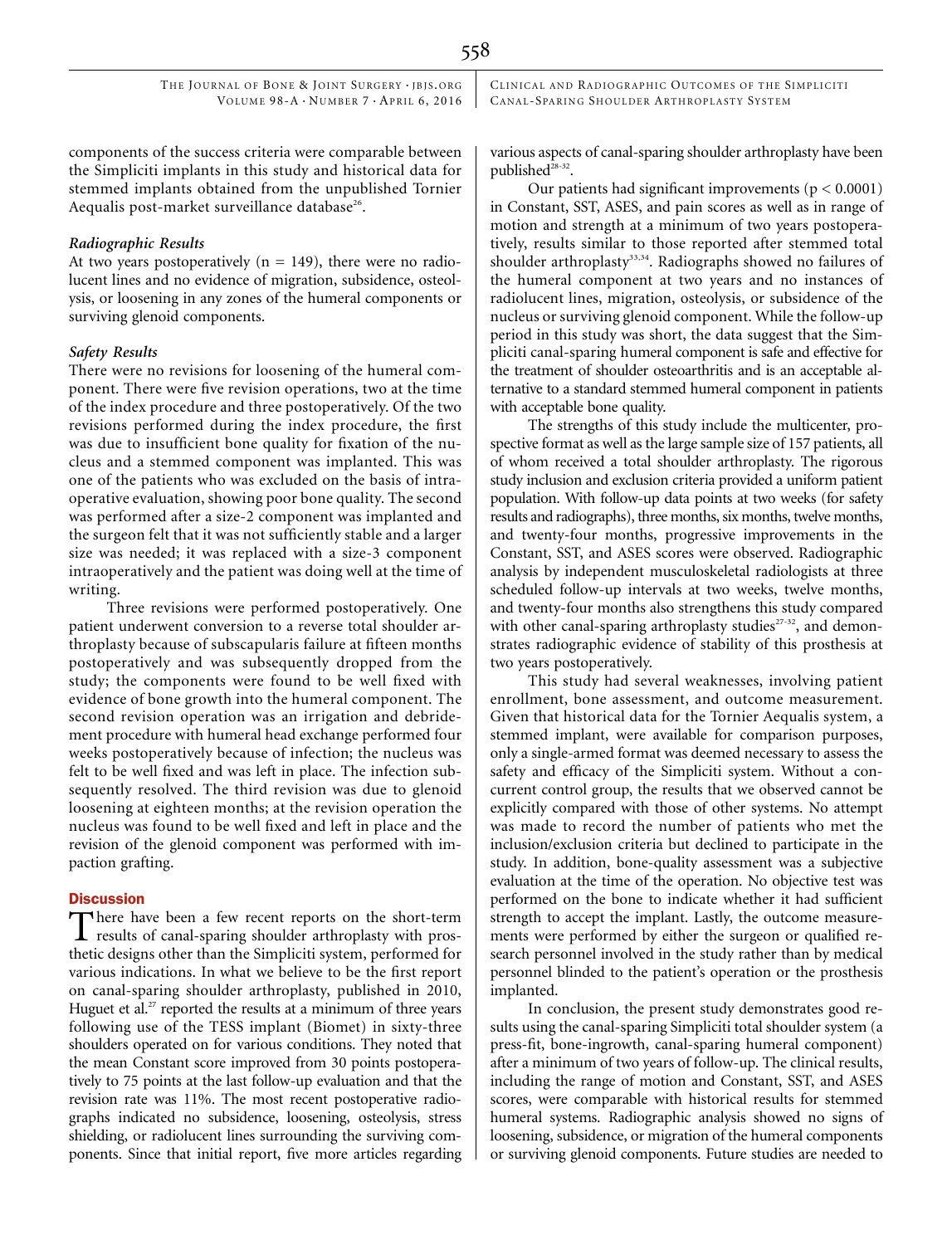|                                                                                                                                                                                                    | ノノフ                                                                                                                                      |  |
|----------------------------------------------------------------------------------------------------------------------------------------------------------------------------------------------------|------------------------------------------------------------------------------------------------------------------------------------------|--|
| THE JOURNAL OF BONE & JOINT SURGERY . JBJS.ORG                                                                                                                                                     | CLINICAL AND RADIOGRAPHIC OUTCOMES OF THE SIMPLICITI                                                                                     |  |
| VOLUME 98-A · NUMBER 7 · APRIL 6, 2016                                                                                                                                                             | CANAL-SPARING SHOULDER ARTHROPLASTY SYSTEM                                                                                               |  |
| establish the intermediate and long-term effectiveness and sur-                                                                                                                                    | <sup>4</sup> Department of Orthopaedics,                                                                                                 |  |
| vivorship of the device. ■                                                                                                                                                                         | Medical University of South Carolina,                                                                                                    |  |
| Note: The authors acknowledge the following investigators: Thomas Thomas, MD (Sierra Pacific                                                                                                       | Charleston, South Carolina                                                                                                               |  |
| Orthopaedic), Benjamin DuBois, MD (Grossmont Orthopaedic Medical Group), John Brems, MD                                                                                                            | <sup>5</sup> Sports and Orthopaedic Specialists,                                                                                         |  |
| (Euclid Hospital Orthopaedic Surgery), and Eric Ricchetti, MD (Euclid Hospital Orthopaedic Surgery).                                                                                               | Edina, Minnesota                                                                                                                         |  |
| R. Sean Churchill, MD <sup>1</sup><br>Christopher Chuinard, MD <sup>2</sup><br>J. Michael Wiater, MD <sup>3</sup><br>Richard Friedman, MD, FRCSC <sup>4</sup><br>Michael Freehill, MD <sup>5</sup> | <sup>6</sup> Ortho & Neuro Center of the Cascades,<br>Bend, Oregon<br><sup>7</sup> Knoxville Orthopaedic Clinic,<br>Knoxville, Tennessee |  |
| Scott Jacobson, MD <sup>6</sup><br>Edwin Spencer Jr., MD7<br>G. Brian Holloway, MD <sup>7</sup><br>Jocelyn Wittstein, MD <sup>8</sup>                                                              | <sup>8</sup> Clinical Research Division,<br>Bassett Healthcare Network Research Institute,<br>Cooperstown, New York                      |  |
| Tally Lassiter, MD <sup>8</sup><br>Matthew Smith, MD <sup>9</sup><br>Theodore Blaine, MD <sup>10</sup>                                                                                             | <sup>9</sup> Missouri Orthopaedic Institute,<br>Columbia, Missouri                                                                       |  |
| Gregory P. Nicholson, MD <sup>11</sup>                                                                                                                                                             | <sup>10</sup> Department of Orthopaedics and Rehabilitation,<br>Yale University School of Medicine,                                      |  |
| <sup>1</sup> Aurora Medical Center-Grafton,                                                                                                                                                        | New Haven, Connecticut                                                                                                                   |  |
| Grafton, Wisconsin                                                                                                                                                                                 | <sup>11</sup> Midwest Orthopedics at Rush,                                                                                               |  |
| <sup>2</sup> Great Lakes Orthopaedic Center,                                                                                                                                                       | Rush University Medical Center,                                                                                                          |  |
| Traverse City, Michigan                                                                                                                                                                            | Chicago, Illinois                                                                                                                        |  |
| <sup>3</sup> Beaumont Health,                                                                                                                                                                      | E-mail address for R.S. Churchill:                                                                                                       |  |
| Royal Oak, Michigan                                                                                                                                                                                | Sean.churchill@aurora.org                                                                                                                |  |

#### **References**

1. Neer CS 2nd. Articular replacement for the humeral head. J Bone Joint Surg Am. 1955 Apr;37(2):215-28.

2. Neer CS 2nd. Replacement arthroplasty for glenohumeral osteoarthritis. J Bone Joint Surg Am. 1974 Jan;56(1):1-13.

3. Athwal GS, Sperling JW, Rispoli DM, Cofield RH. Periprosthetic humeral fractures during shoulder arthroplasty. J Bone Joint Surg Am. 2009 Mar 1;91(3):594-603.

4. Bohsali KI, Wirth MA, Rockwood CA Jr. Complications of total shoulder arthroplasty. J Bone Joint Surg Am. 2006 Oct;88(10):2279-92.

5. Boyd AD Jr, Thornhill TS, Barnes CL. Fractures adjacent to humeral prostheses. J Bone Joint Surg Am. 1992 Dec;74(10):1498-504.

6. Campbell JT, Moore RS, Iannotti JP, Norris TR, Williams GR. Periprosthetic humeral fractures: mechanisms of fracture and treatment options. J Shoulder Elbow Surg. 1998 Jul-Aug;7(4):406-13.

7. Chin PY, Sperling JW, Cofield RH, Schleck C. Complications of total shoulder arthroplasty: are they fewer or different? J Shoulder Elbow Surg. 2006 Jan-Feb;15(1):19-22.

8. Cil A, Veillette CJ, Sanchez-Sotelo J, Sperling JW, Schleck C, Cofield RH. Revision of the humeral component for aseptic loosening in arthroplasty of the shoulder. J Bone Joint Surg Br. 2009 Jan;91(1):75-81.

9. Cil A, Veillette CJ, Sanchez-Sotelo J, Sperling JW, Schleck CD, Cofield RH. Survivorship of the humeral component in shoulder arthroplasty. J Shoulder Elbow Surg. 2010 Jan;19(1):143-50.

10. Deshmukh AV, Koris M, Zurakowski D, Thornhill TS. Total shoulder arthroplasty: long-term survivorship, functional outcome, and quality of life. J Shoulder Elbow Surg. 2005 Sep-Oct;14(5):471-9.

11. Farng E, Zingmond D, Krenek L, Soohoo NF. Factors predicting complication rates after primary shoulder arthroplasty. J Shoulder Elbow Surg. 2011 Jun;20(4):557-63. Epub 2011 Feb 16.

12. Kumar S, Sperling JW, Haidukewych GH, Cofield RH. Periprosthetic humeral fractures after shoulder arthroplasty. J Bone Joint Surg Am. 2004 Apr;86(4):680-9.

13. Nagels J, Stokdijk M, Rozing PM. Stress shielding and bone resorption in shoulder arthroplasty. J Shoulder Elbow Surg. 2003 Jan-Feb;12(1):35-9.

14. Raiss P, Edwards TB, Deutsch A, Shah A, Bruckner T, Loew M, Boileau P, Walch G. Radiographic changes around humeral components in shoulder arthroplasty. J Bone Joint Surg Am. 2014 Apr 2;96(7):e54.

15. Sperling JW, Cofield RH, Rowland CM. Minimum fifteen-year follow-up of Neer hemiarthroplasty and total shoulder arthroplasty in patients aged fifty years or younger. J Shoulder Elbow Surg. 2004 Nov-Dec;13(6):604-13.

16. Steinmann SP, Cheung EV. Treatment of periprosthetic humerus fractures associated with shoulder arthroplasty. J Am Acad Orthop Surg. 2008 Apr;16(4):199-207.

17. Wirth MA, Rockwood CA Jr. Complications of shoulder arthroplasty. Clin Orthop Relat Res. 1994 Oct;307:47-69.

18. Wirth MA, Rockwood CA Jr. Complications of total shoulder-replacement arthroplasty. J Bone Joint Surg Am. 1996 Apr;78(4):603-16.

19. Wright TW, Cofield RH. Humeral fractures after shoulder arthroplasty. J Bone Joint Surg Am. 1995 Sep;77(9):1340-6.

20. Wutzler S, Laurer HL, Huhnstock S, Geiger EV, Buehren V, Marzi I. Periprosthetic humeral fractures after shoulder arthroplasty: operative management and functional outcome. Arch Orthop Trauma Surg. 2009 Feb;129(2):237-43. Epub 2008 Sep 20.

21. Johnston PS, Creighton RA, Romeo AA. Humeral component revision arthroplasty: outcomes of a split osteotomy technique. J Shoulder Elbow Surg. 2012 Apr;21(4):502-6. Epub 2011 May 19.

22. Phipatanakul WP, Bowen JM, Jobe CM. Removal of well-fixed flanged humeral prostheses may require humeral expansion. J Shoulder Elbow Surg. 2009 Sep-Oct;18(5):724-7. Epub 2009 Mar 21.

23. Sahota S, Sperling JW, Cofield RH. Humeral windows and longitudinal splits for component removal in revision shoulder arthroplasty. J Shoulder Elbow Surg. 2014 Oct;23(10):1485-91. Epub 2014 Apr 22.

24. Van Thiel GS, Halloran JP, Twigg S, Romeo AA, Nicholson GP. The vertical humeral osteotomy for stem removal in revision shoulder arthroplasty: results and technique. J Shoulder Elbow Surg. 2011 Dec;20(8):1248-54. Epub 2011 Mar 21.

25. Bankes MJ, Crossman JE, Emery RJ. A standard method of shoulder strength measurement for the Constant score with a spring balance. J Shoulder Elbow Surg. 1998 Mar-Apr;7(2):116-21.

26. Tornier. Simpliciti IDE study final report. 2015 Feb 10. Unpublished data.

27. Huguet D, DeClercq G, Rio B, Teissier J, Zipoli B; TESS Group. Results of a new stemless shoulder prosthesis: radiologic proof of maintained fixation and stability after a minimum of three years' follow-up. J Shoulder Elbow Surg. 2010 Sep;19(6):847-52. Epub 2010 Mar 19.